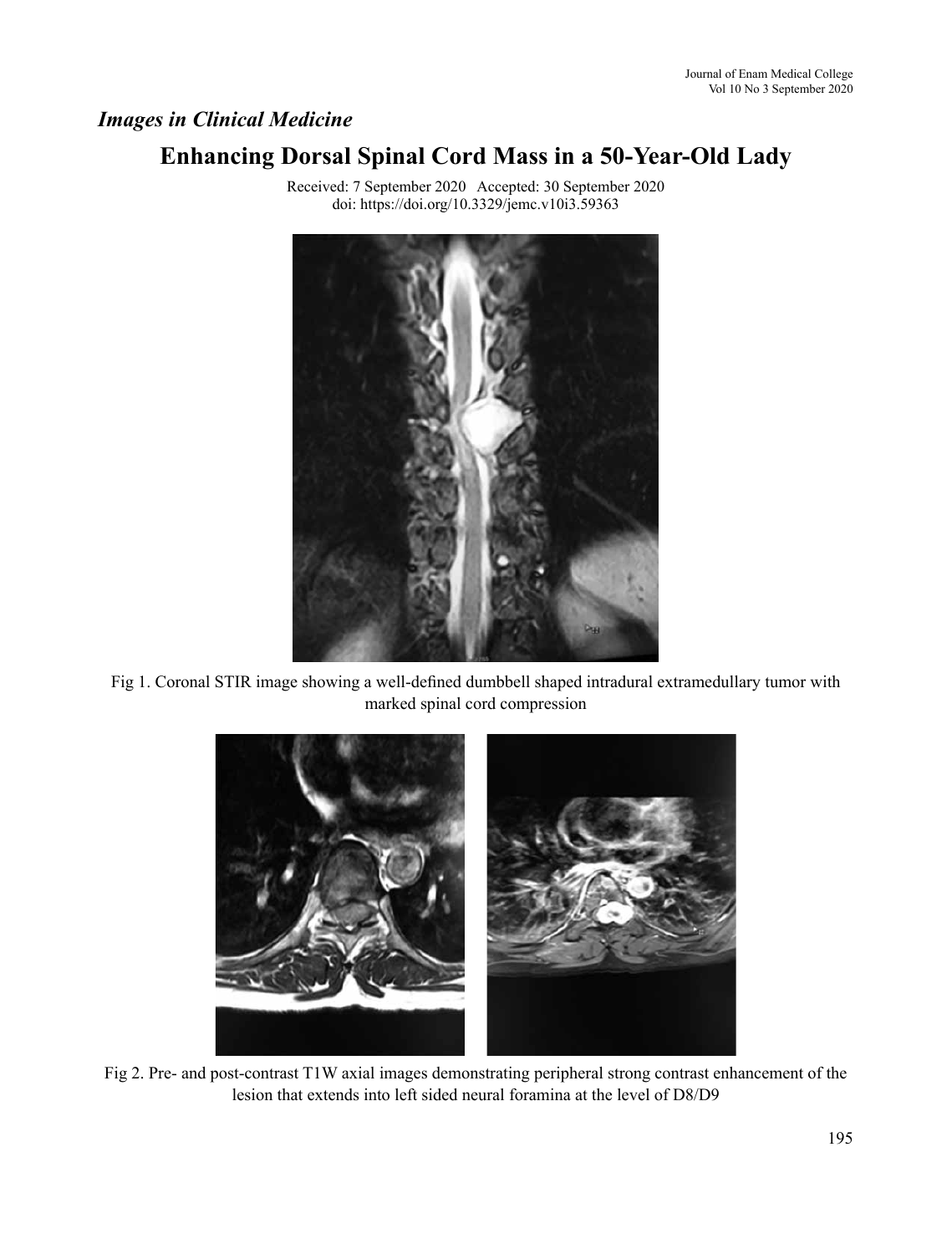

Fig 3. Sagittal T1W and T2W images showing an intradural well-circumscribed lesion at D8 level that is hypointense in T1W and hyperintense in T2W images



Fig 4. Post-contrast STIR coronal image showing an eccentric enhancing extramedullary tumor that pushes away the spinal cord to the right side

A 50-year-old woman attended the department of Radiology & Imaging in Enam Medical College & Hospital for MRI of dorsal spine with the history of inability to stand or walk since last two months and pain and weakness in both lower limbs for last three months.

MRI revealed a well-encapsulated T1W hypointense, T2W and STIR hyperintense extra-medullary intradural mass of about  $L=24$  mm,  $T=24$  mm and  $AP=16$ mm involving left side of thecal sac at D7/D8 level. The mass causes effacement of subarachnoid space with displacing and compressing the spinal cord to